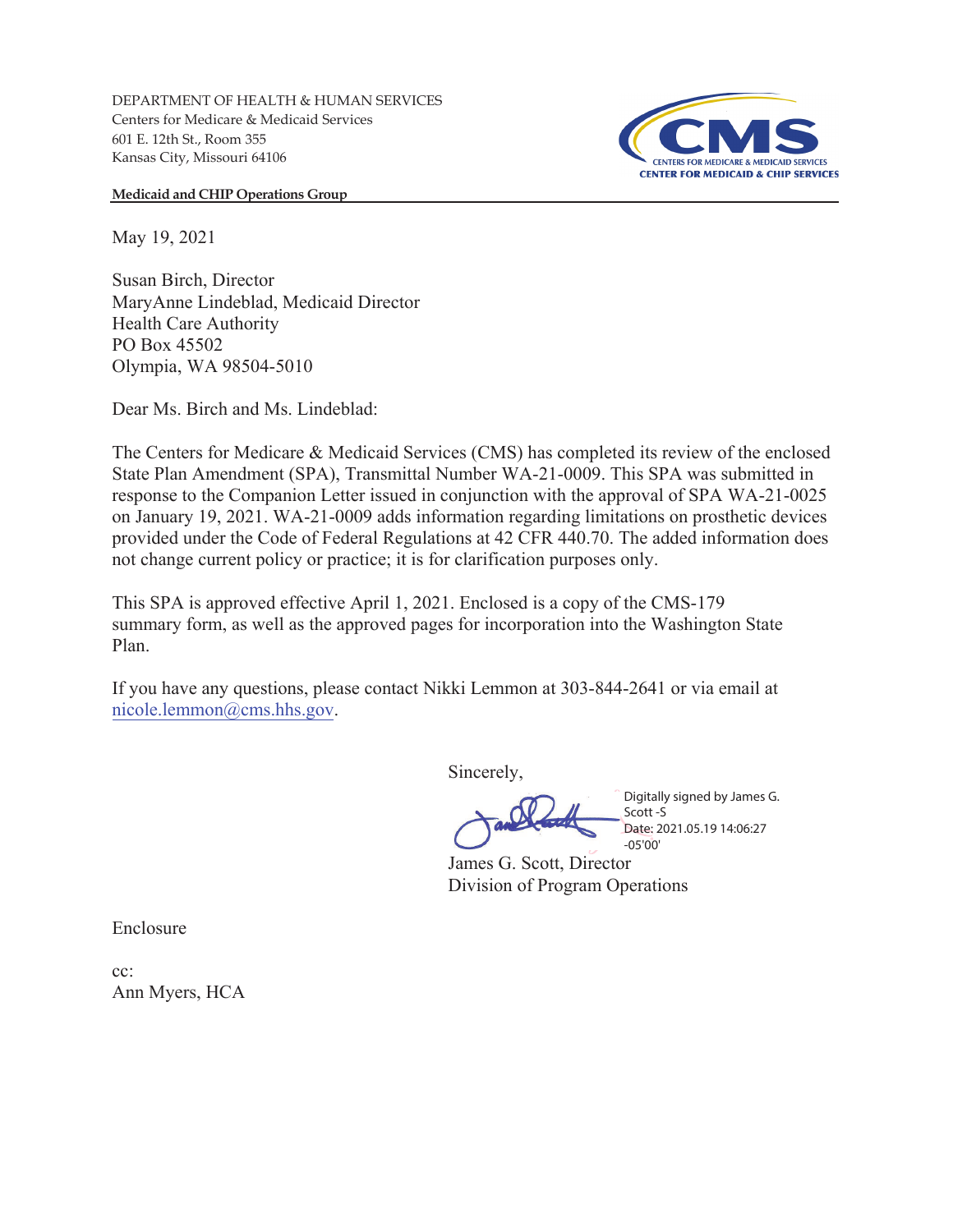| DEPARTMENT OF HEALTH AND HUMAN SERVICES<br>HEALTH CARE FINANCING ADMINISTRATION                                                                                                |                                                                                 | <b>FORM APPROVED</b><br>OMB NO. 0938-0193                                  |
|--------------------------------------------------------------------------------------------------------------------------------------------------------------------------------|---------------------------------------------------------------------------------|----------------------------------------------------------------------------|
| <b>TRANSMITTAL AND NOTICE OF APPROVAL OF</b><br><b>STATE PLAN MATERIAL</b>                                                                                                     | 1. TRANSMITTAL NUMBER:<br>21-0009                                               | 2. STATE<br>Washington                                                     |
| FOR: HEALTH CARE FINANCING ADMINISTRATION                                                                                                                                      | 3. PROGRAM IDENTIFICATION: TITLE XIX OF THE<br>SOCIAL SECURITY ACT (MEDICAID)   |                                                                            |
| TO: REGIONAL ADMINISTRATOR<br>HEALTH CARE FINANCING ADMINISTRATION<br>DEPARTMENT OF HEALTH AND HUMAN SERVICES<br>5. TYPE OF PLAN MATERIAL (Check One):                         | 4. PROPOSED EFFECTIVE DATE<br>March 5, 2021<br>April 1, 2021                    |                                                                            |
| <b>NEW STATE PLAN</b>                                                                                                                                                          | AMENDMENT TO BE CONSIDERED AS NEW PLAN                                          | $\times$ AMENDMENT                                                         |
| COMPLETE BLOCKS 6 THRU 10 IF THIS IS AN AMENDMENT (Separate Transmittal for each amendment)                                                                                    |                                                                                 |                                                                            |
| 6. FEDERAL STATUTE/REGULATION CITATION:<br>1902(a) of the Social Security Act; 42 CFR 440.70                                                                                   | 7. FEDERAL BUDGET IMPACT:<br>a. FFY 2021 \$0<br>b. FFY 2022 \$0                 |                                                                            |
| 8. PAGE NUMBER OF THE PLAN SECTION OR ATTACHMENT:                                                                                                                              | 9. PAGE NUMBER OF THE SUPERSEDED PLAN SECTION<br>OR ATTACHMENT (If Applicable): |                                                                            |
| Attachment 3.1-A page 23 and 33<br>Attachment 3.1-B page 24 and 33                                                                                                             | Attachment 3.1-A page 23 and 33<br>Attachment 3.1-B page 24 and 33              |                                                                            |
| 10. SUBJECT OF AMENDMENT:                                                                                                                                                      |                                                                                 |                                                                            |
| Home Health Services                                                                                                                                                           |                                                                                 |                                                                            |
| 11. GOVERNOR'S REVIEW (Check One):<br>GOVERNOR'S OFFICE REPORTED NO COMMENT<br>COMMENTS OF GOVERNOR'S OFFICE ENCLOSED<br>NO REPLY RECEIVED WITHIN 45 DAYS OF SUBMITTAL         | $\boxtimes$ OTHER, AS SPECIFIED: Exempt                                         |                                                                            |
| 12. SIGNATURE OF STATE AGENCY OFFICIAL:                                                                                                                                        | 16. RETURN TO:                                                                  |                                                                            |
| Mary anne Swelland                                                                                                                                                             | Ann Myers                                                                       |                                                                            |
| 13. TYPED NAME:                                                                                                                                                                | <b>Rules and Publications</b>                                                   |                                                                            |
|                                                                                                                                                                                | Division of Legal Services                                                      |                                                                            |
| MaryAnne Lindeblad<br>14. TITLE:                                                                                                                                               | Health Care Authority                                                           |                                                                            |
| Medicaid Director                                                                                                                                                              | 626 8 <sup>th</sup> Ave SE MS: 42716                                            |                                                                            |
| 15. DATE SUBMITTED:                                                                                                                                                            | Olympia, WA 98504-2716                                                          |                                                                            |
| 03/30/2021                                                                                                                                                                     |                                                                                 |                                                                            |
| FOR REGIONAL OFFICE USE ONLY                                                                                                                                                   |                                                                                 |                                                                            |
| 17. DATE RECEIVED:<br>3/30/21                                                                                                                                                  | 18. DATE APPROVED:<br>May 17, 2021                                              |                                                                            |
| PLAN APPROVED - ONE COPY ATTACHED                                                                                                                                              |                                                                                 |                                                                            |
| 19. EFFECTIVE DATE OF APPROVED MATERIAL:<br>4/1/21                                                                                                                             | 20. SIGNATURE OF REGIONAL OFFICIAL:<br>andread                                  | Digitally signed by James G. Scott -S<br>Date: 2021.05.19 14:07:17 -05'00' |
| 21. TYPED NAME:<br>James G. Scott                                                                                                                                              | 22. TITLE:<br>Director, Division of Program Operations                          |                                                                            |
| 23. REMARKS:                                                                                                                                                                   |                                                                                 |                                                                            |
| $4/15/21$ state authorized a P&I change to box 4 to reflect an effective date of $4/1/21$<br>$4/29/21$ state authorized a P&I change to box 8 and 9 to : add page "33" to both |                                                                                 |                                                                            |
| "Attachment 3.1-A page 23" and "Attachment 3.1.B page 24"                                                                                                                      |                                                                                 |                                                                            |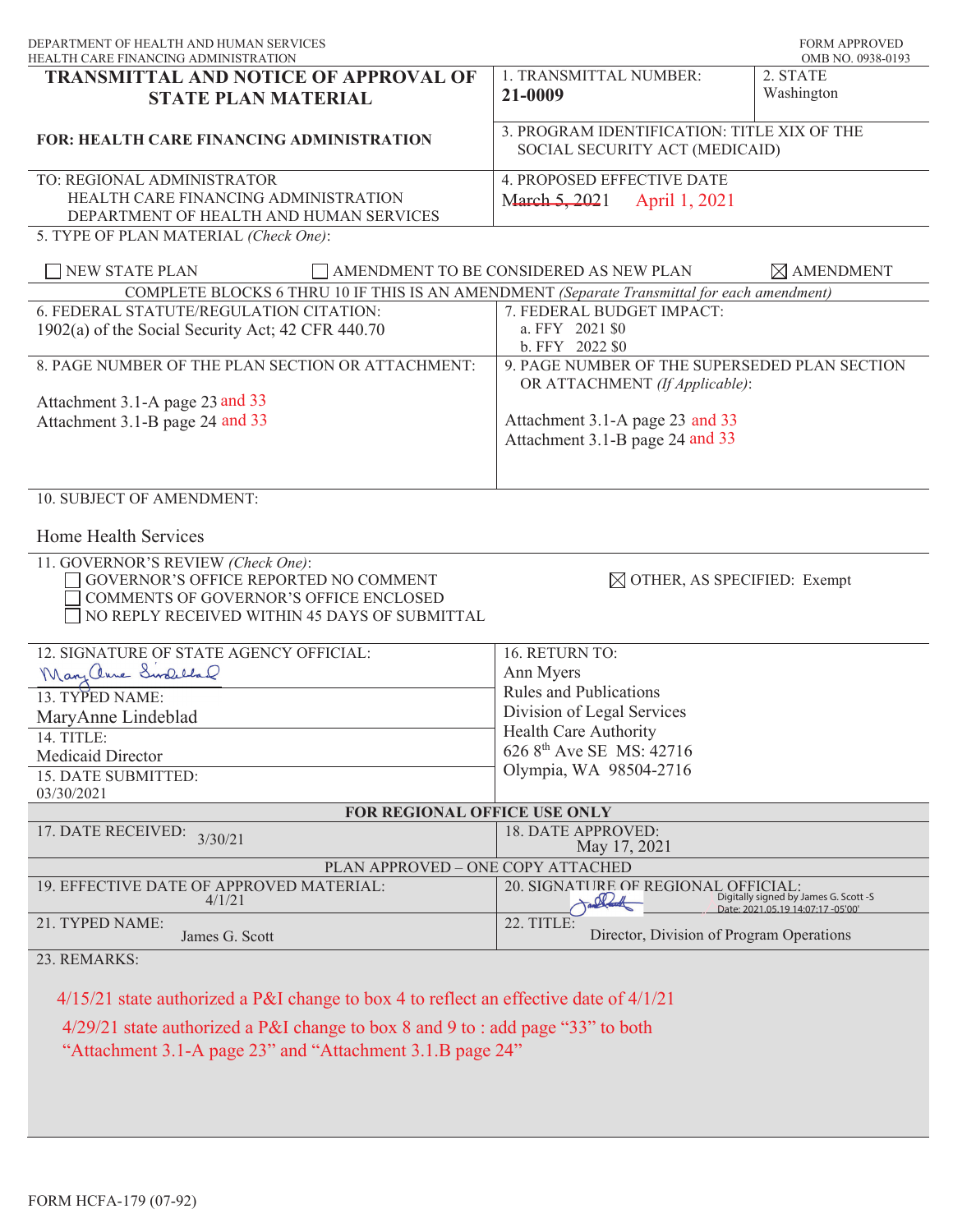State WASHINGTON

### AMOUNT, DURATION, AND SCOPE OF MEDICAL AND REMEDIAL CARE AND SERVICES PROVIDED TO THE CATEGORICALLY NEEDY  $\mathcal{L}_\mathcal{L} = \{ \mathcal{L}_\mathcal{L} = \{ \mathcal{L}_\mathcal{L} = \{ \mathcal{L}_\mathcal{L} = \{ \mathcal{L}_\mathcal{L} = \{ \mathcal{L}_\mathcal{L} = \{ \mathcal{L}_\mathcal{L} = \{ \mathcal{L}_\mathcal{L} = \{ \mathcal{L}_\mathcal{L} = \{ \mathcal{L}_\mathcal{L} = \{ \mathcal{L}_\mathcal{L} = \{ \mathcal{L}_\mathcal{L} = \{ \mathcal{L}_\mathcal{L} = \{ \mathcal{L}_\mathcal{L} = \{ \mathcal{L}_\mathcal{$

- 7. Home health care services (cont.)
	- c. Medical supplies, equipment, and appliances in accordance with 42 CFR 440.70.

Medical supplies, equipment, and appliances must be:

- Medically necessary;
- In the client's plan of care; and
- Ordered by the treating physician, physician assistant (PA), or advanced registered nurse practitioner (ARNP) and renewed annually.

All of the following apply to medical equipment supplies, appliances, and related services:

- Purchase of equipment and appliances and rental of medical equipment require prior approval.
- All appliances: prosthetics meeting the definition of home health appliances that replace a body part and orthotics supporting a body part are limited to one (1) per upper limb, lower limb, cranium, or spine per year. Prior authorization is required to exceed the limitation.

Home infusion-parenteral nutrition equipment and supplies are provided when medically necessary.

The Medical Nutrition Program provides medically necessary nutrition and related equipment and supplies, when the client is unable to meet daily nutritional requirements using traditional foods alone, due to injury or illness.

Limitations described below do not apply to the Medical Nutrition Program for clients under age 21 under EPSDT. All other exceptions to these limitations require prior authorization on a case-by-case basis and are based on medical necessity.

- Initial assessments limited to 2 hours (or 8 units) per year.
- Reassessments limited to no more than 1 hour (or 4 units) per day.
- Training and education provided to groups limited to 1 hour (or 4 units) per day
- d. Physical therapy, occupational therapy, or speech pathology and audiology services provided by a home health agency or medical rehabilitation facility.

Physical therapy, occupational therapy, and services for individuals with speech, hearing, and language disorders are provided in accordance with 42 CFR 440.110.

When physical therapy and occupational therapy are both medically necessary during the same certification period in order to meet the client's physical or occupational therapy needs, the physician must document on the plan of care that the services are distinctly different and not duplicated.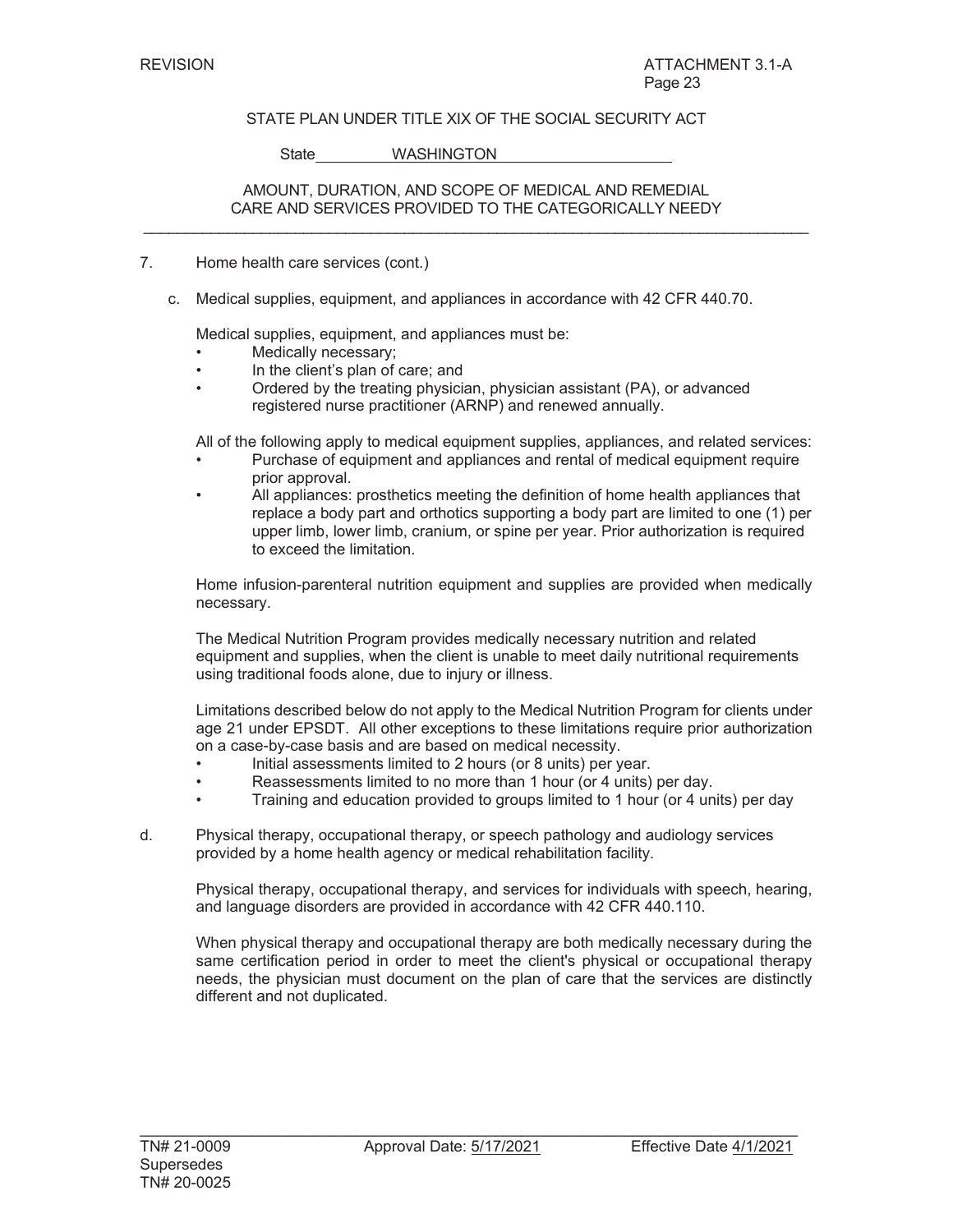State WASHINGTON

### AMOUNT, DURATION, AND SCOPE OF MEDICAL AND REMEDIAL CARE AND SERVICES PROVIDED TO THE CATEGORICALLY NEEDY  $\mathcal{L}_\mathcal{L} = \{ \mathcal{L}_\mathcal{L} = \{ \mathcal{L}_\mathcal{L} = \{ \mathcal{L}_\mathcal{L} = \{ \mathcal{L}_\mathcal{L} = \{ \mathcal{L}_\mathcal{L} = \{ \mathcal{L}_\mathcal{L} = \{ \mathcal{L}_\mathcal{L} = \{ \mathcal{L}_\mathcal{L} = \{ \mathcal{L}_\mathcal{L} = \{ \mathcal{L}_\mathcal{L} = \{ \mathcal{L}_\mathcal{L} = \{ \mathcal{L}_\mathcal{L} = \{ \mathcal{L}_\mathcal{L} = \{ \mathcal{L}_\mathcal{$

#### 12. b. Dentures

These services have been moved under "Dental Services" based on CMS recommendation.

12. c. Prosthetic devices

Prosthetics and orthotics must be:

- Medically necessary;
- In the client's plan of care; and
- Ordered by the treating physician, physician assistant (PA), or advanced registered nurse practitioner (ARNP) and renewed annually.

All of the following apply to prosthetics and orthotics and related services:

- Purchase of equipment and appliances and rental of medical equipment require prior approval.
- Prosthetics replacing a body part and orthotics supporting a body part are limited to one (1) per upper limb, lower limb, cranium, or spine per year. Prior authorization is required to exceed the limitation.
- Hearing aids provided on the basis of minimal decibel loss
- 12. d. Eyeglasses (Included under "Optometrists' Services", section 6.b.)

•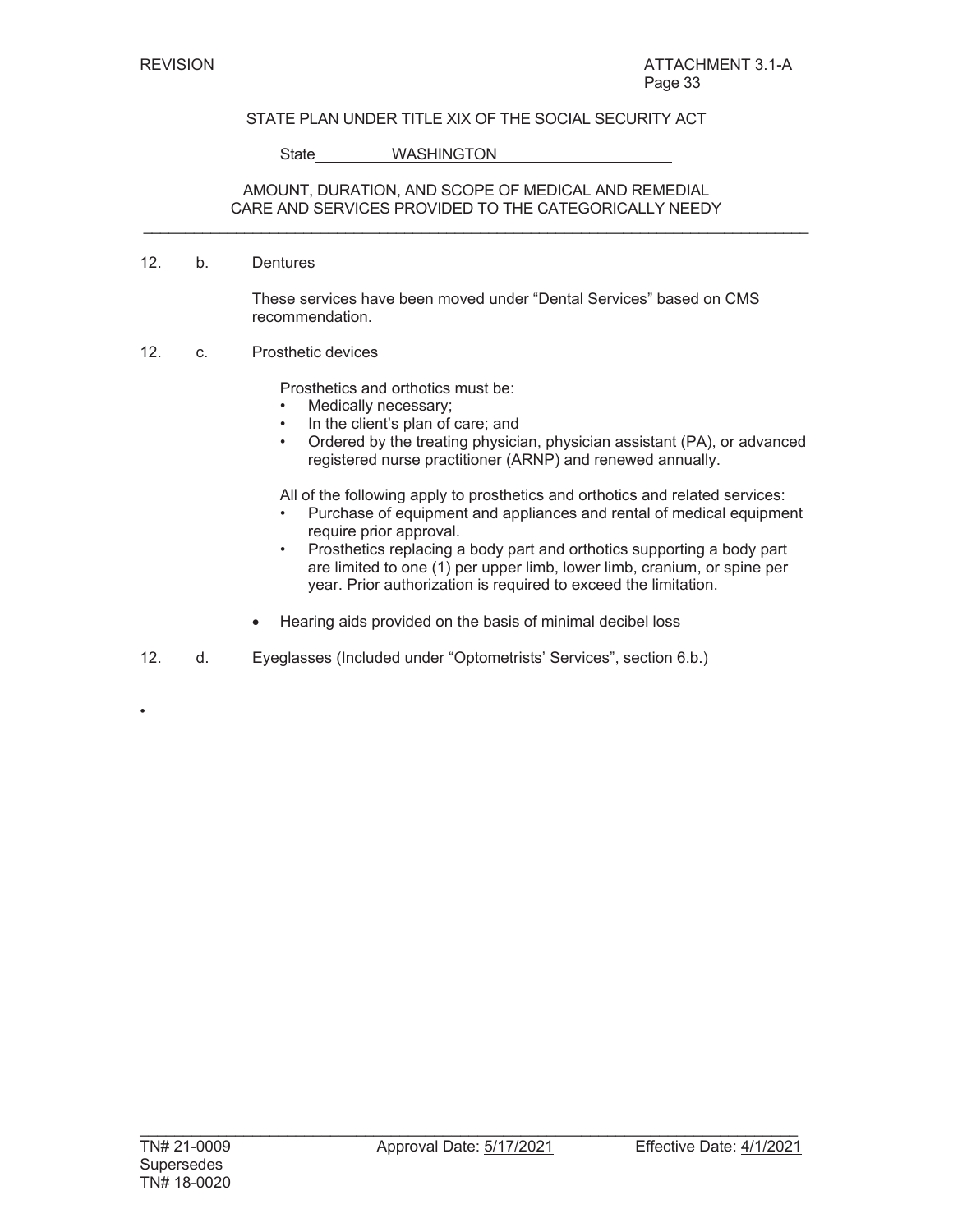State WASHINGTON

AMOUNT, DURATION, AND SCOPE OF SERVICES PROVIDED TO THE MEDICALLY NEEDY GROUP(S): ALL

- 7. Home health service (cont.)
	- (5) Supervised by the nurse or therapist biweekly in the client's home.

 $\mathcal{L}_\mathcal{L} = \mathcal{L}_\mathcal{L} = \mathcal{L}_\mathcal{L} = \mathcal{L}_\mathcal{L} = \mathcal{L}_\mathcal{L} = \mathcal{L}_\mathcal{L} = \mathcal{L}_\mathcal{L} = \mathcal{L}_\mathcal{L} = \mathcal{L}_\mathcal{L} = \mathcal{L}_\mathcal{L} = \mathcal{L}_\mathcal{L} = \mathcal{L}_\mathcal{L} = \mathcal{L}_\mathcal{L} = \mathcal{L}_\mathcal{L} = \mathcal{L}_\mathcal{L} = \mathcal{L}_\mathcal{L} = \mathcal{L}_\mathcal{L}$ 

- (6) Exceptions are made on a case-by-case basis.
- c. Medical supplies, equipment, and appliances in accordance with 42 CFR 440.70.

Medical supplies, equipment and appliances must be:

- Medically necessary;
- In the client's plan of care; and
- Ordered by the treating physician, physician assistant (PA), or advanced registered nurse practitioner (ARNP) and renewed annually.

All of the following apply to medical equipment supplies, appliances, and related services:

- Purchase of equipment and appliances and rental of medical equipment require prior approval.
- All appliances: prosthetics meeting the definition of home health appliances that replace a body part and orthotics supporting a body part are limited to one (1) per upper limb, lower limb, cranium, or spine per year. Prior authorization is required to exceed the limitation.

Home infusion-parenteral nutrition equipment and supplies are provided when medically necessary.

The Medical Nutrition Program provides medically necessary nutrition and related equipment and supplies, when the client is unable to meet daily nutritional requirements using traditional foods alone, due to injury or illness.

Limitations described below do not apply to the Medical Nutrition Program for clients under age 21 under EPSDT. All other exceptions to these limitations require prior authorization on a case-by-case basis and are based on medical necessity.

- Initial assessments limited to 2 hours (or 8 units) per year
- Reassessments limited to no more than 1 hour (or 4 units) per day
- Training and education provided to groups limited to 1 hour (or 4 units) per day
- d. Physical therapy, occupational therapy, or speech pathology and audiology services provided by a home health agency or medical rehabilitation facility.

Physical therapy, occupational therapy, and services for individuals with speech, hearing, and language disorders are provided in accordance with 42 CFR 440.110.

When physical therapy and occupational therapy are both medically necessary during the same certification period in order to meet the client's physical or occupational therapy needs, the physician must document on the plan of care that the services are distinctly different and not duplicated.

 $\overline{\phantom{0}}$